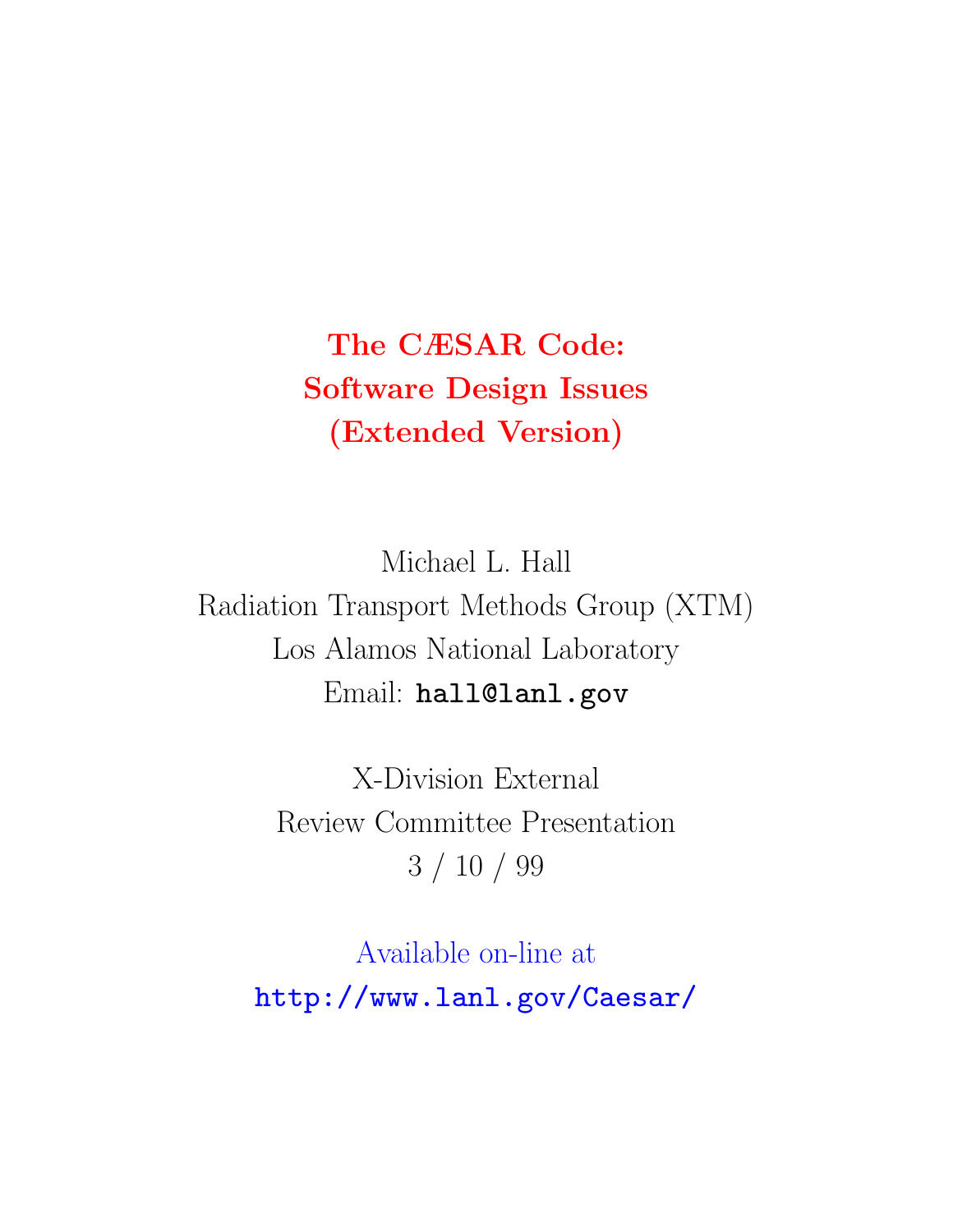# Outline

- Background
	- Cæsar Description
	- Diffusion Discretization References
- Documentation
	- Why Document A Program?
	- Levels of Documentation
	- Literate Programming
	- Simplified Approach: Document
	- Examples
	- Cæsar Documentation Features
- Unit Testing / Levelized Design
	- Basic Ideas
	- Preliminary Cæsar Levelized Design
	- Unit Testing Implementation
- Design By Contract / Verification
	- Basic Ideas
	- Verification Implementation
	- Design By Contract Implementation
- Summary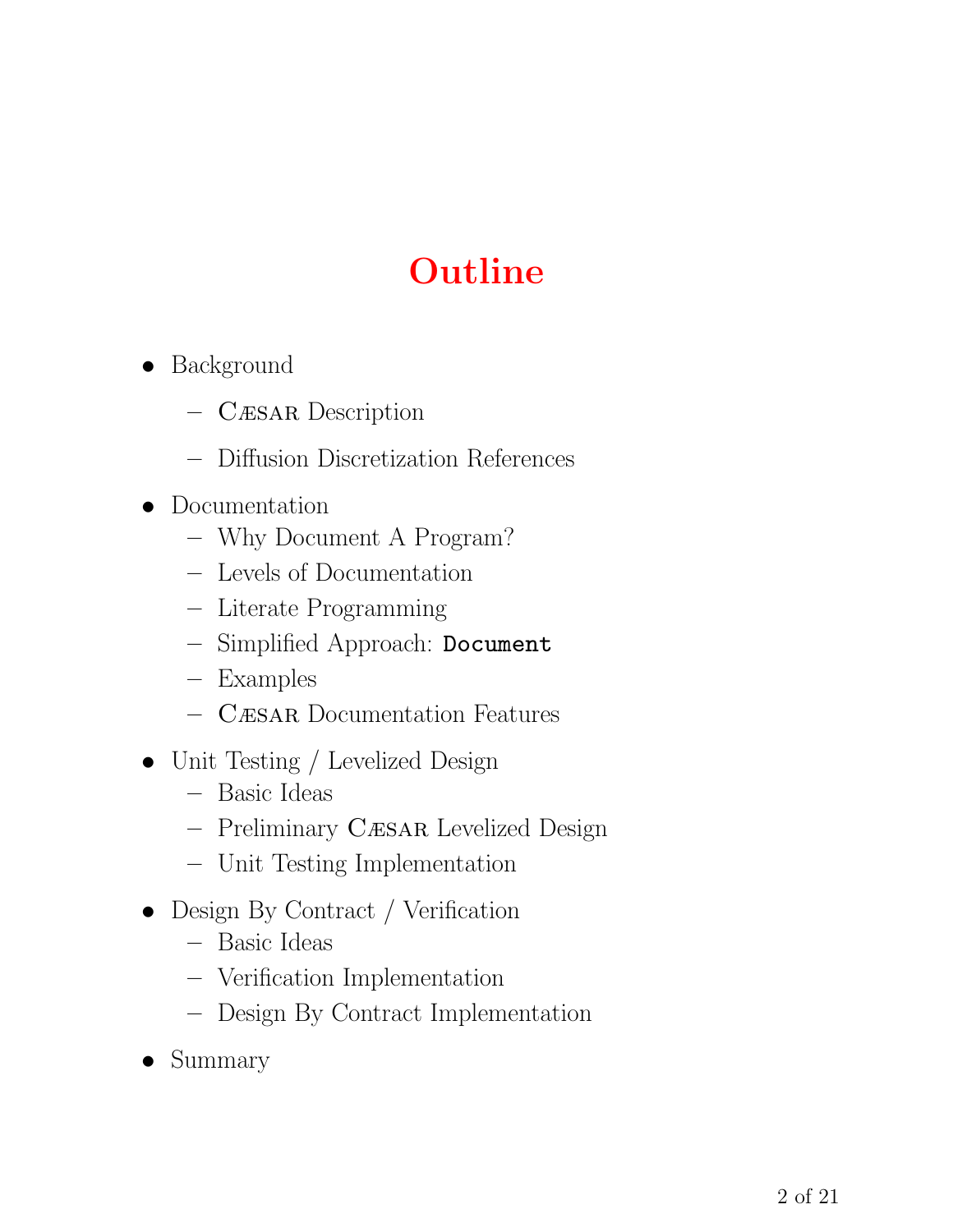## Cæsar Description

- 3-T Photonics Diffusion  $(P_1)$  Code
- Multiple Dimensionality (1-D, 2-D, 3-D)
- Unstructured Hexahedral Cells in 3-D
- Second-Order Convergent Diffusion Discretizations
- Parallel, written in Fortran 90
- Based on earlier Augustus (P-1) and Spartan  $(SP_N)$ codes
- Future: Polyhedral Meshes, Multigroup, Tensor Diffusion, Mixed Cells, Transport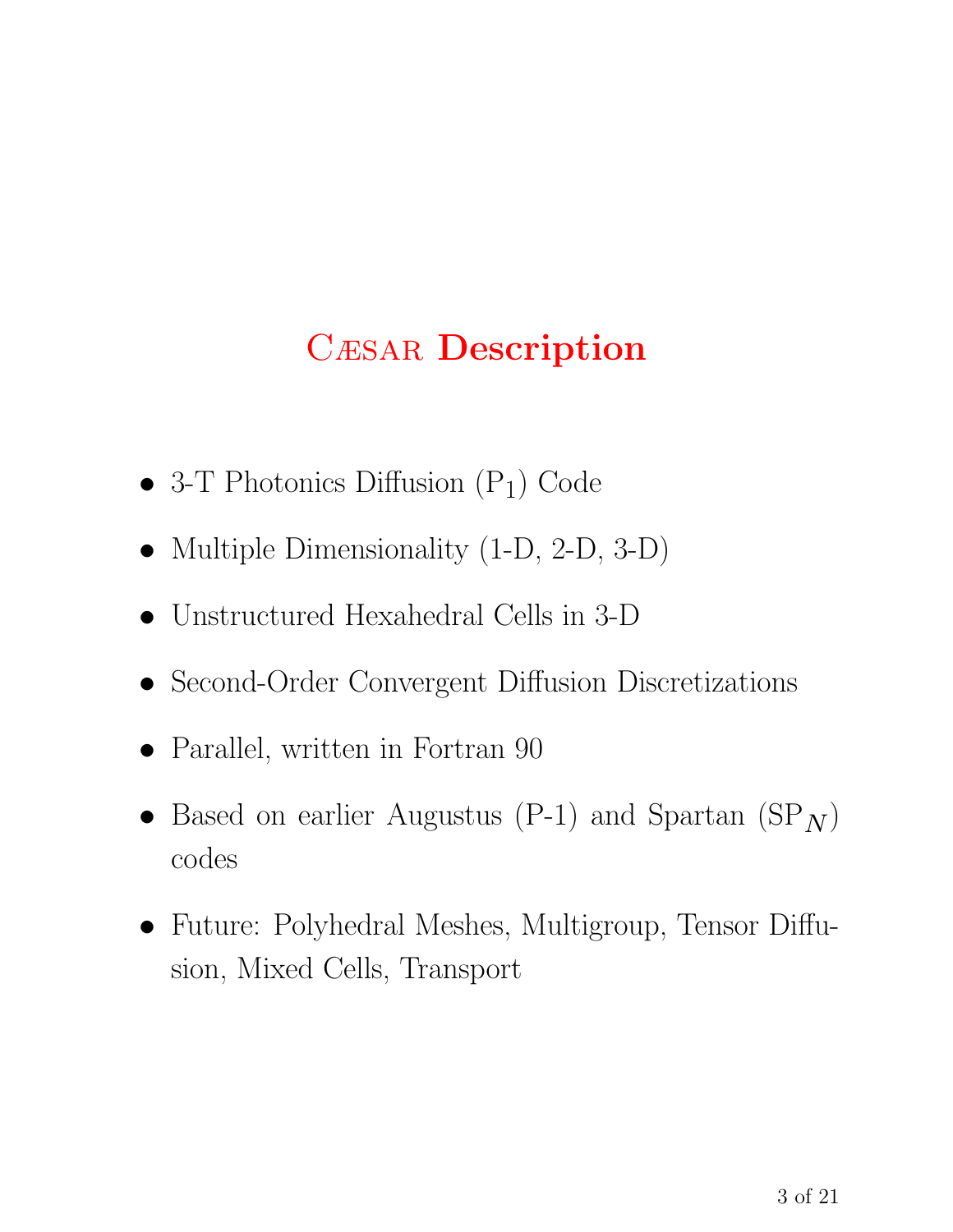### Diffusion Discretization References

- Morel-Hall Asymmetric Method
	- Described in

Michael L. Hall, and Jim E. Morel. A Second-Order Cell-Centered Diffusion Differencing Scheme for Unstructured Hexahedral Lagrangian Meshes. In Proceedings of the 1996 Nuclear Explosives Code Developers Conference (NECDC), UCRL-MI-124790, pages 359–375, San Diego, CA, October 21–25 1996. LA-UR-97-8.

which is an extension of

J. E. Morel, J. E. Dendy, Jr., Michael L. Hall, and Stephen W. White. A Cell-Centered Lagrangian-Mesh Diffusion Differencing Scheme. Journal of Computational Physics, 103(2):286- 299, December 1992.

to 3-D unstructured meshes, with an alternate derivation.

- Support Operator Symmetric Method:
	- Described in

Michael L. Hall, and Jim E. Morel. Diffusion Discretization Schemes in Augustus: A New Hexahedral Symmetric Support Operator Method. In Proceedings of the 1998 Nuclear Explosives Code Developers Conference (NECDC), Las Vegas, NV, October 26–30 1998. LA-UR-98-3146.

which is an extension of

Mikhail Shashkov and Stanly Steinberg. Solving Diffusion Equations with Rough Coefficients in Rough Grids. Journal of Computational Physics, 129:383-405, 1996.

to 3-D unstructured meshes, with an alternate derivation.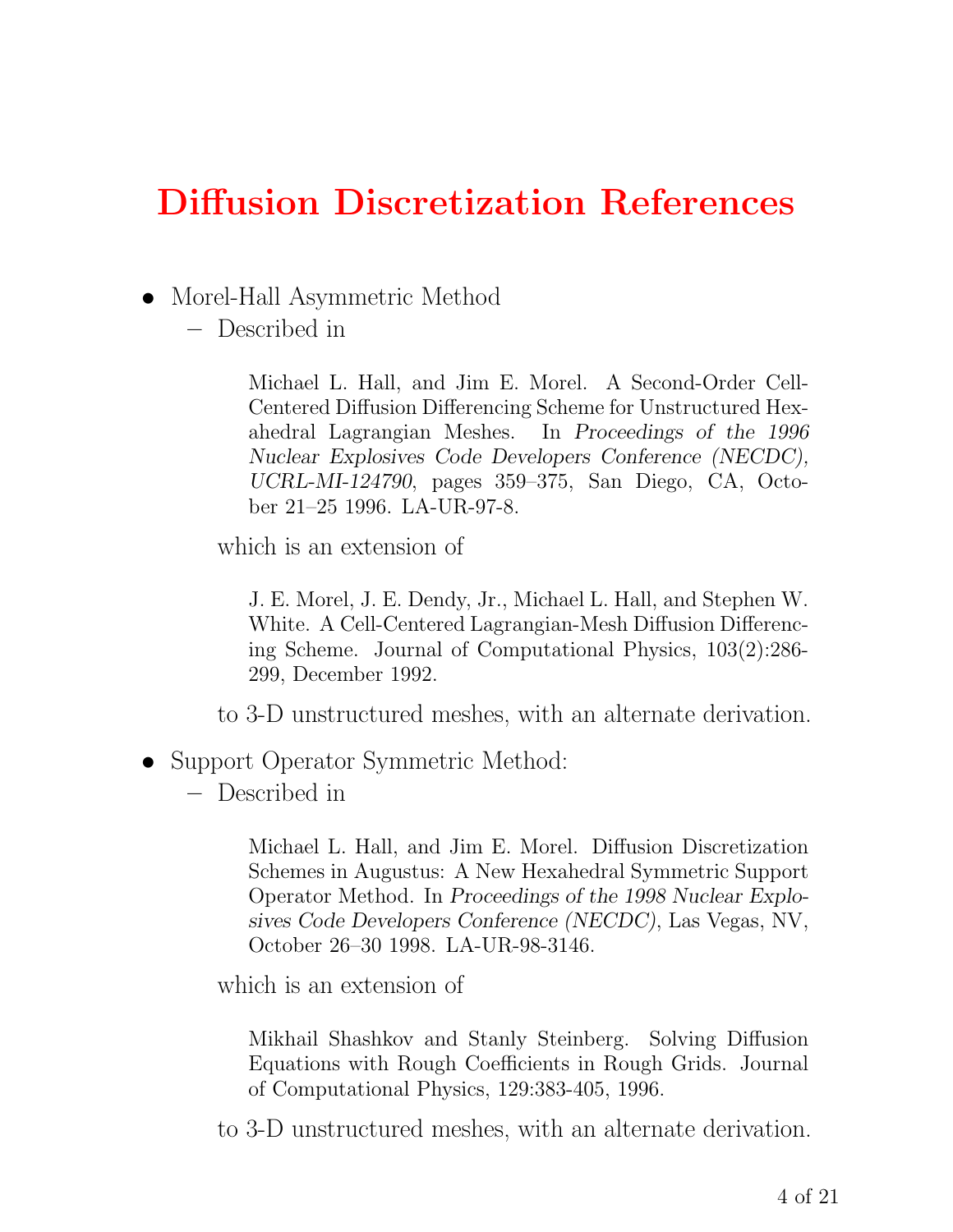# Why Document A Program?

For Others:

- To Demonstrate Progress in Coding
- To Encourage Use of the Package
- To Reduce "Hit-By-A-Bus" Syndrome
- To Facilitate Technical Review

### For Yourself:

- To Understand Global Logical Code Structure
- To Facilitate Computer Code "Re-Entry" For Debugging, Maintenance, and Enhancement
- To Explain Things Once, not Multiple Times, to Users
- To Allow Quick Code Access via Hypertext
- To Be Proud of Your Work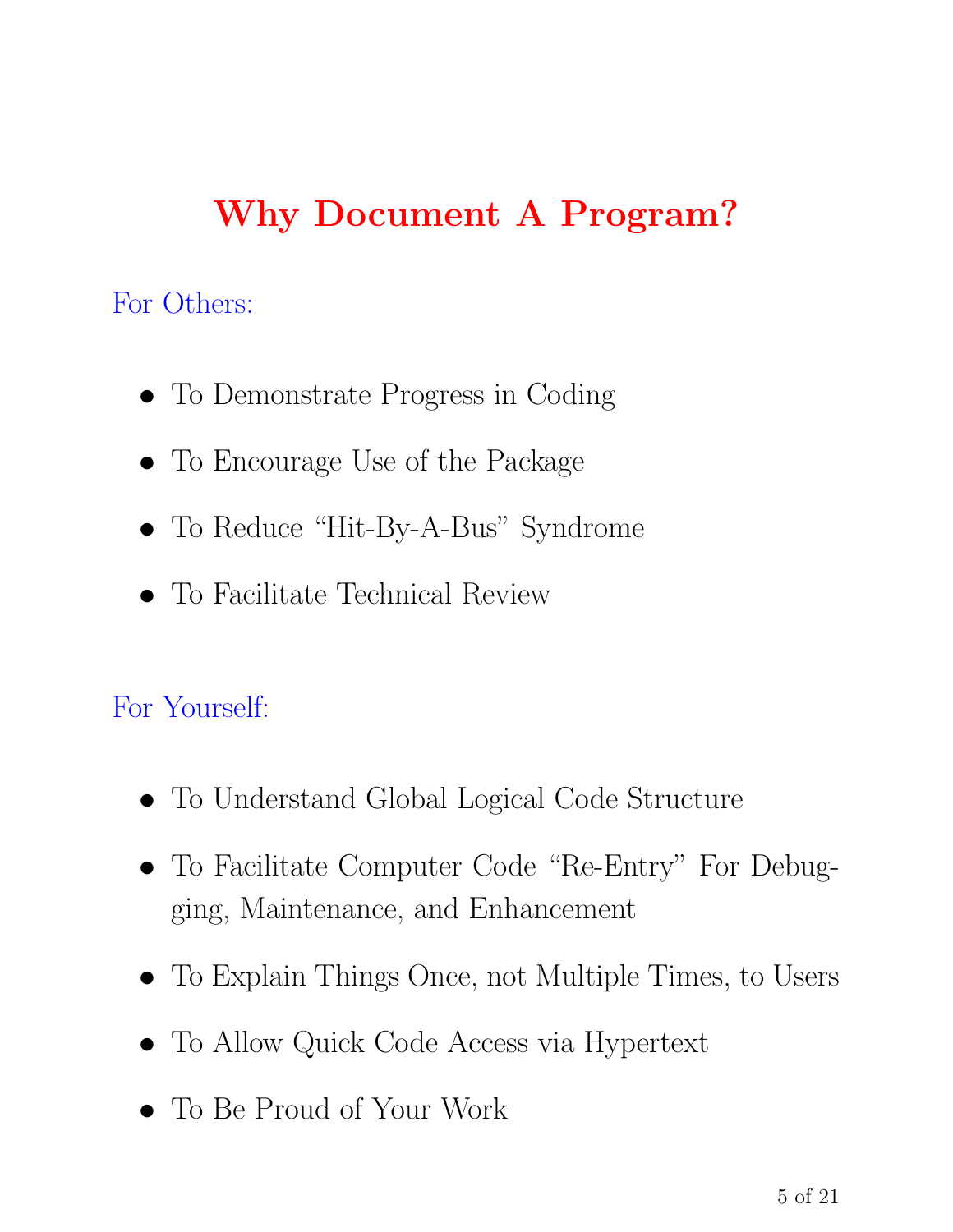## Levels of Documentation

A code can be rated according to where it falls on this sequential list:

#### 0. Layout

- 0-a. Consistency
- 0-b. Logical Block Structure (Few or No Branches)
- 0-c. Indentation to Show Logical Structure
- 0-d. Blank Lines and Spaces for Readability
- 0-e. Statements Grouped Semantically
- 1. Descriptive Variable and Routine Names
- 2. Comments throughout the Code
- 3. Routine Headers with
	- 3-a. Purpose
	- 3-b. Input/Output Variable Descriptions
	- 3-c. Internal Variable Descriptions
	- 3-d. Methods Employed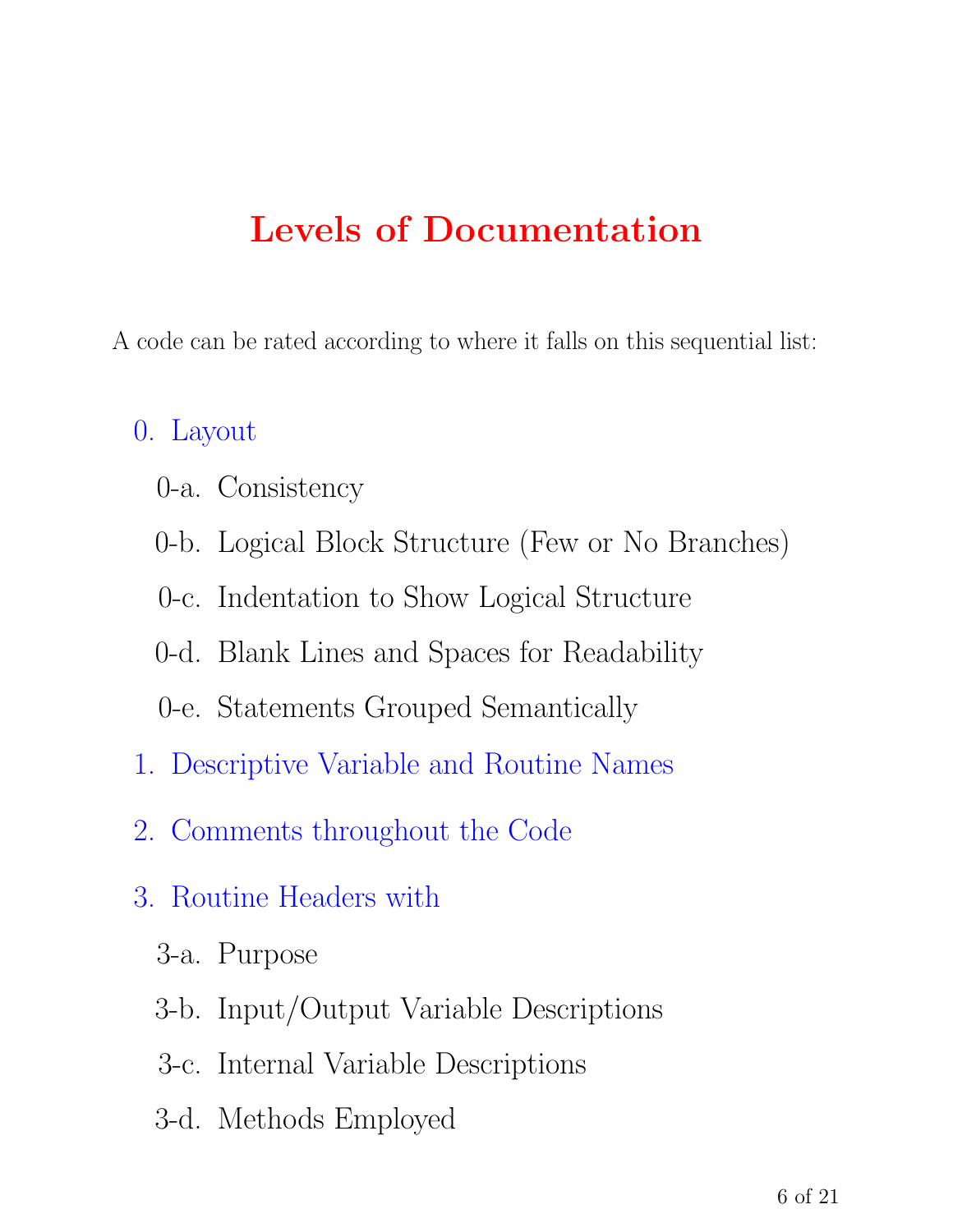# Levels of Documentation (cont)

#### 4. Hardcopy Documentation

- 4-a. Code Listing
- 4-b. Code Manual
- 4-c. User's Manual
- 4-d. Method Discussion
- 5. Hypertext Documentation
	- 5-a. Code Listing
	- 5-b. Code Manual
	- 5-c. User's Manual
	- 5-d. Method Discussion
	- 5-e. External Links
- 6. Literate Programming: Source Code and Documentation are Generated from the Same File

Articles on methods constitute supporting, but ancillary, documentation of a code. They should be included in the references of the hardcopy version and the external links of the hypertext version.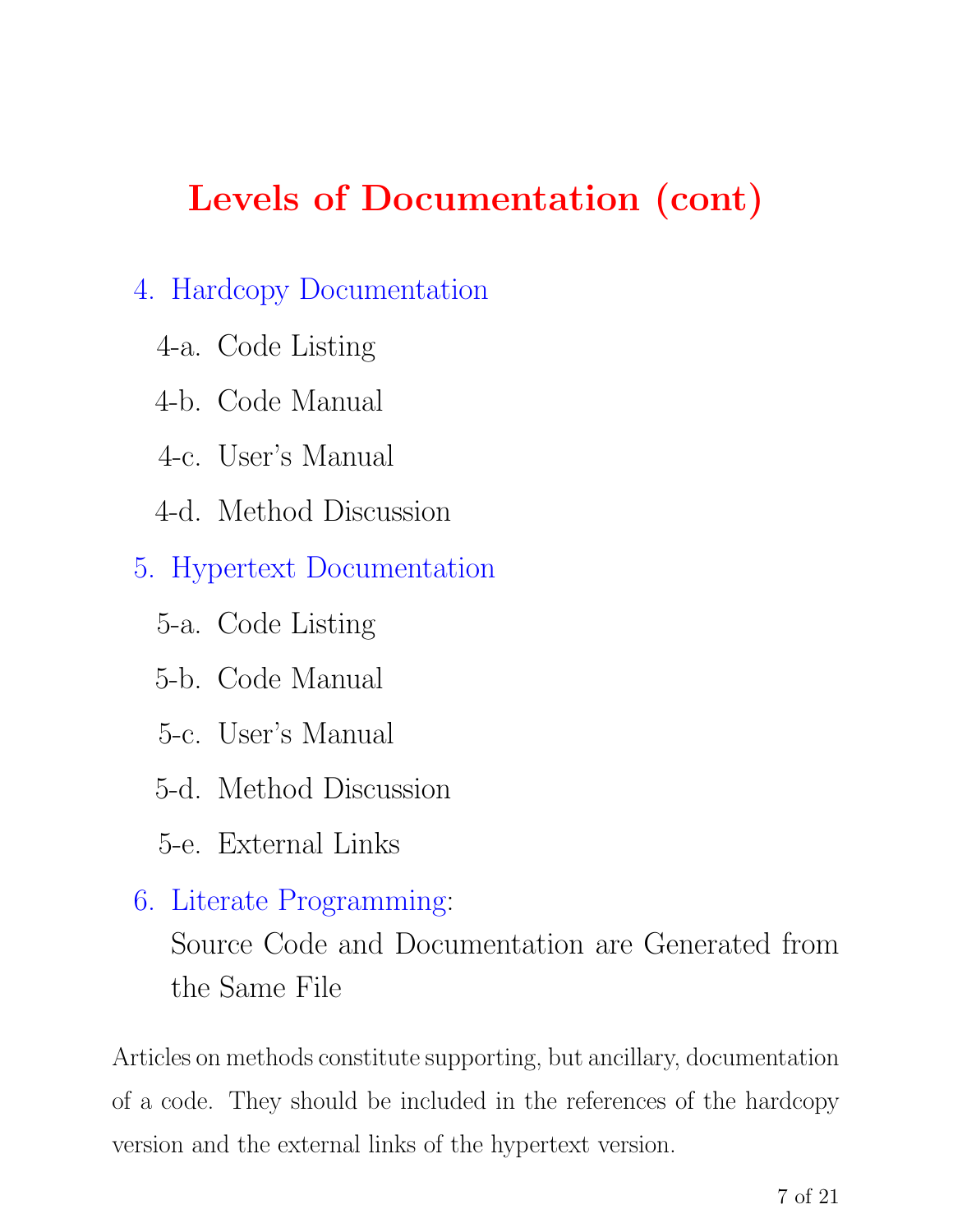## Literate Programming

- Basic Idea: Combine Documentation and Source Code
- WEB (Donald Knuth, of T<sub>E</sub>X fame)
	- Weave: web file  $\longrightarrow$  documentation (T<sub>E</sub>X)
	- Tangle: web file → source code (Pascal)
- Many others, most based on WEB:

| Program       | Source<br>Language      | Formatting<br>Language                   | Availability                |
|---------------|-------------------------|------------------------------------------|-----------------------------|
| <b>APLWEB</b> | APL                     | ТEX                                      | <b>MSDOS</b>                |
| AWEB          | Ada                     |                                          |                             |
| CLiP          | Any                     | Any                                      | written in Pascal           |
| <b>CWEB</b>   | $C/C++$                 | TFX/LATFX                                | Unix/DOS/Amiga              |
| mCWEB         | $C/C++$                 | TFX                                      | Unix                        |
| FunnelWeb     | Any                     | $T_F X/Any$                              | Many                        |
| <b>FWEB</b>   | Many/Any                | <b>IAT<sub>F</sub>X</b>                  | written in C                |
| <b>IMPACT</b> | $C/C++$                 | T <sub>F</sub> X                         | Macintosh Only              |
| <b>LPW</b>    | $C++/Pascal$            | <b>WYSIWYG</b>                           | Macintosh Only              |
| <b>MWEB</b>   | Modula-2                |                                          |                             |
| noweb         | Any                     | T <sub>F</sub> X/LIT <sub>F</sub> X/HTML | Unix/DOS                    |
| nuweb         | Any                     | <b>IAT<sub>F</sub>X</b>                  | Unix/DOS/Amiga              |
| ProTeX        | Any                     | TFX/LATFX                                | written in T <sub>F</sub> X |
| <b>RWEB</b>   |                         |                                          | written in awk              |
| SchemeWEB     | Lisp                    | LAT <sub>F</sub> X                       | Unix/DOS                    |
|               | SpideryWEB C/Ada/Pascal | TFX/LATFX                                | Unix/DOS                    |
| <b>WEB</b>    | Pascal                  | TFX                                      |                             |
| WinWordWEB    | Any                     | Word                                     | DOS                         |

• My opinion: most are too complex or don't support my situation (F90, LATEX, Unix)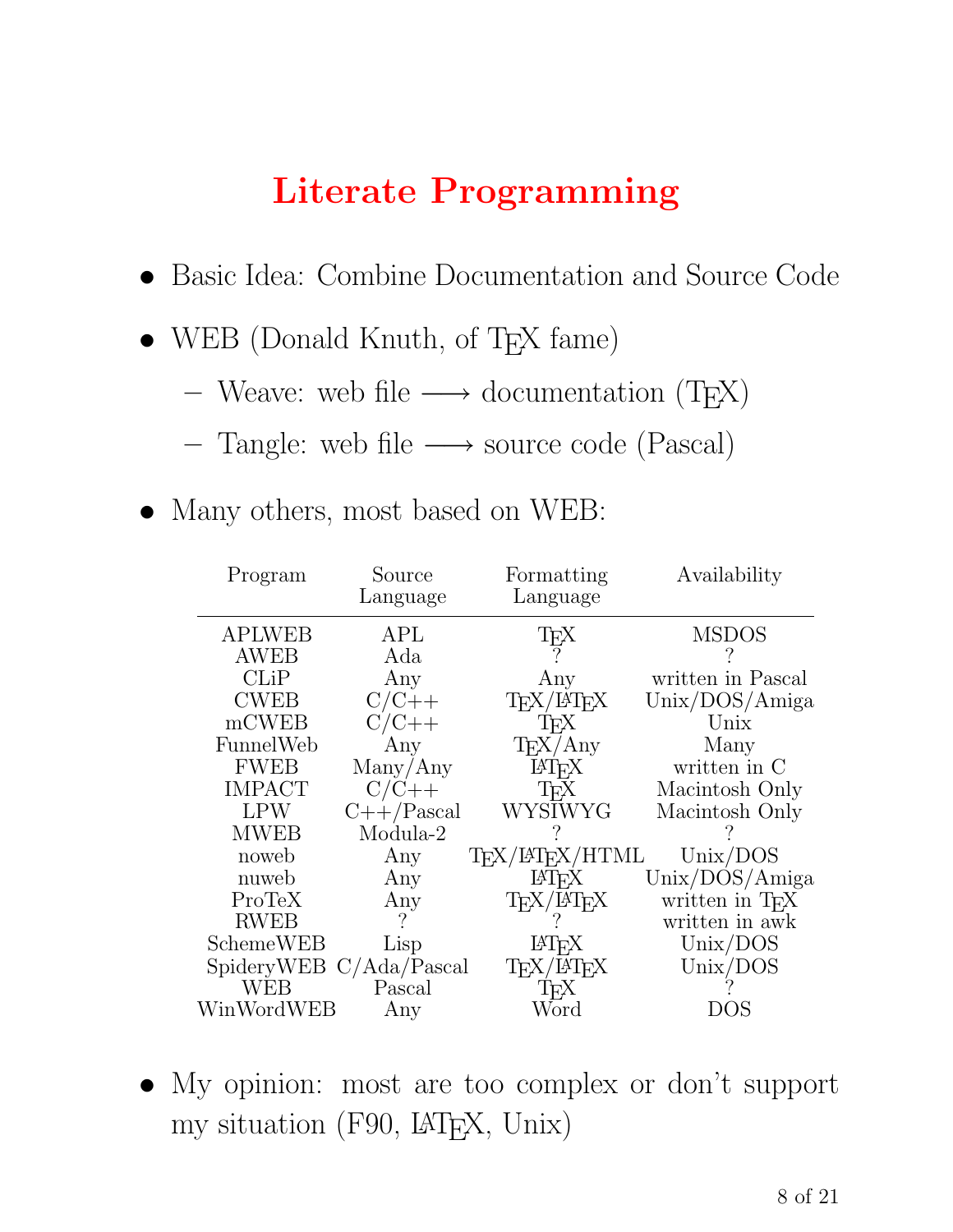## The Document Package:

#### A Simplified Approach to Literate Programming

- Eliminate "tangle" step files are compilable source
- Documentation is included in comments
- Small set of commands to direct output
- Formatting language independent
- Source code language independent (almost just need to know comment characters)
- Implementation via a perl script: Document
- Document (1000 lines of documented source) is much smaller than WEB  $(10,000 \text{ lines})$
- Source and documentation for the **Document** Package are available online at:

#### http://www.lanl.gov/Document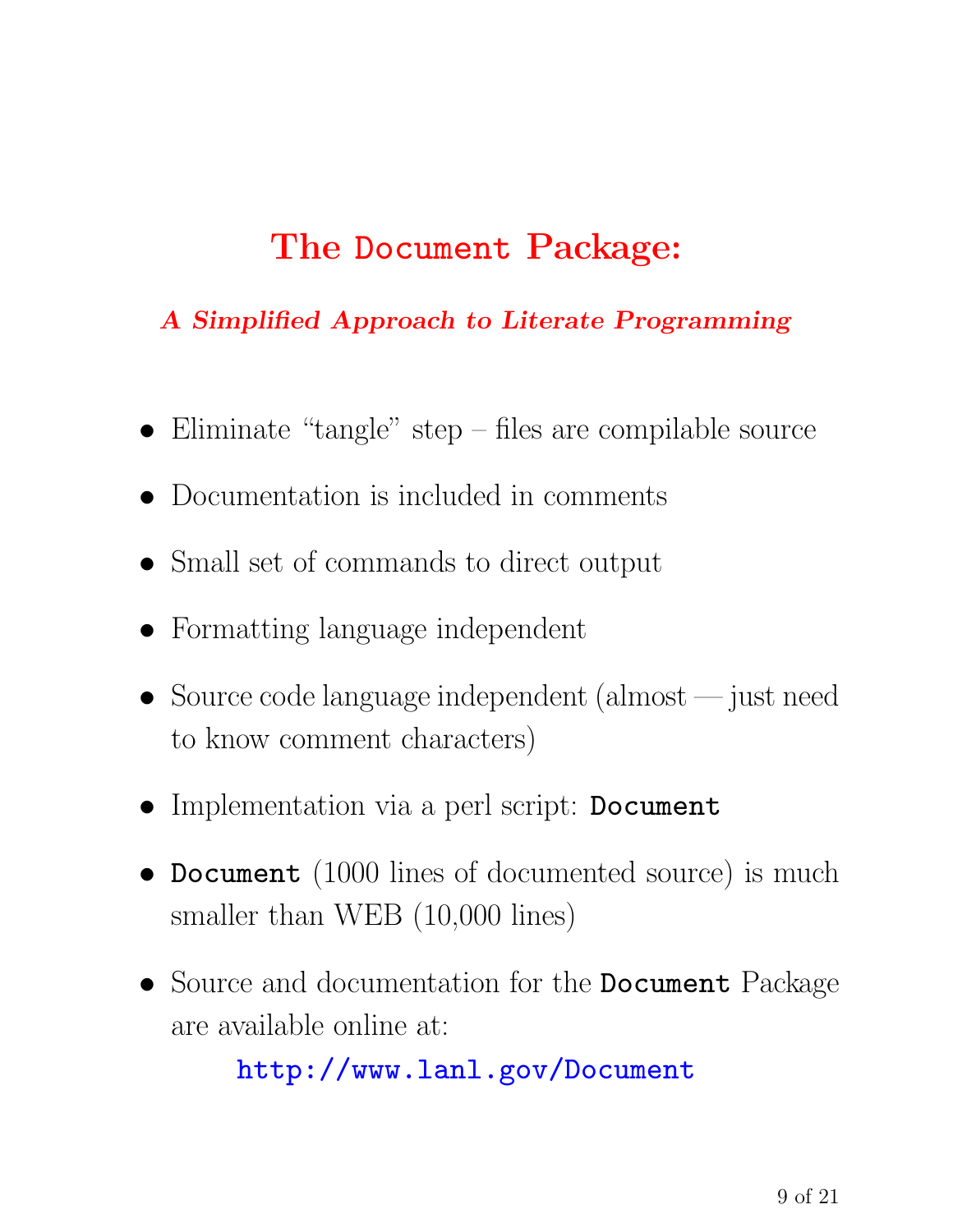# A Simple Example

This input file:

```
! Begin_Doc
! Some documentation for standard out.
! End_Doc
!
! This line doesn't get output by Document.
! Begin_Doc file.tex
! This output goes to the file named file.tex.
! Comment characters are stripped by default.
!
! Begin_Verbatim
! Comment characters are included in verbatim
! environments, which are often used for code:
 do i = 1, 100j = j+1end do
! End_Verbatim
! End_Doc
```
when processed by **Document**, outputs this to standard out:

Some documentation for standard out.

#### and this to file.tex:

This output goes to the file named file.tex. Comment characters are stripped by default.

```
! Comment characters are included in verbatim
! environments, which are often used for code:
 do i = 1, 100i = j+1end do
```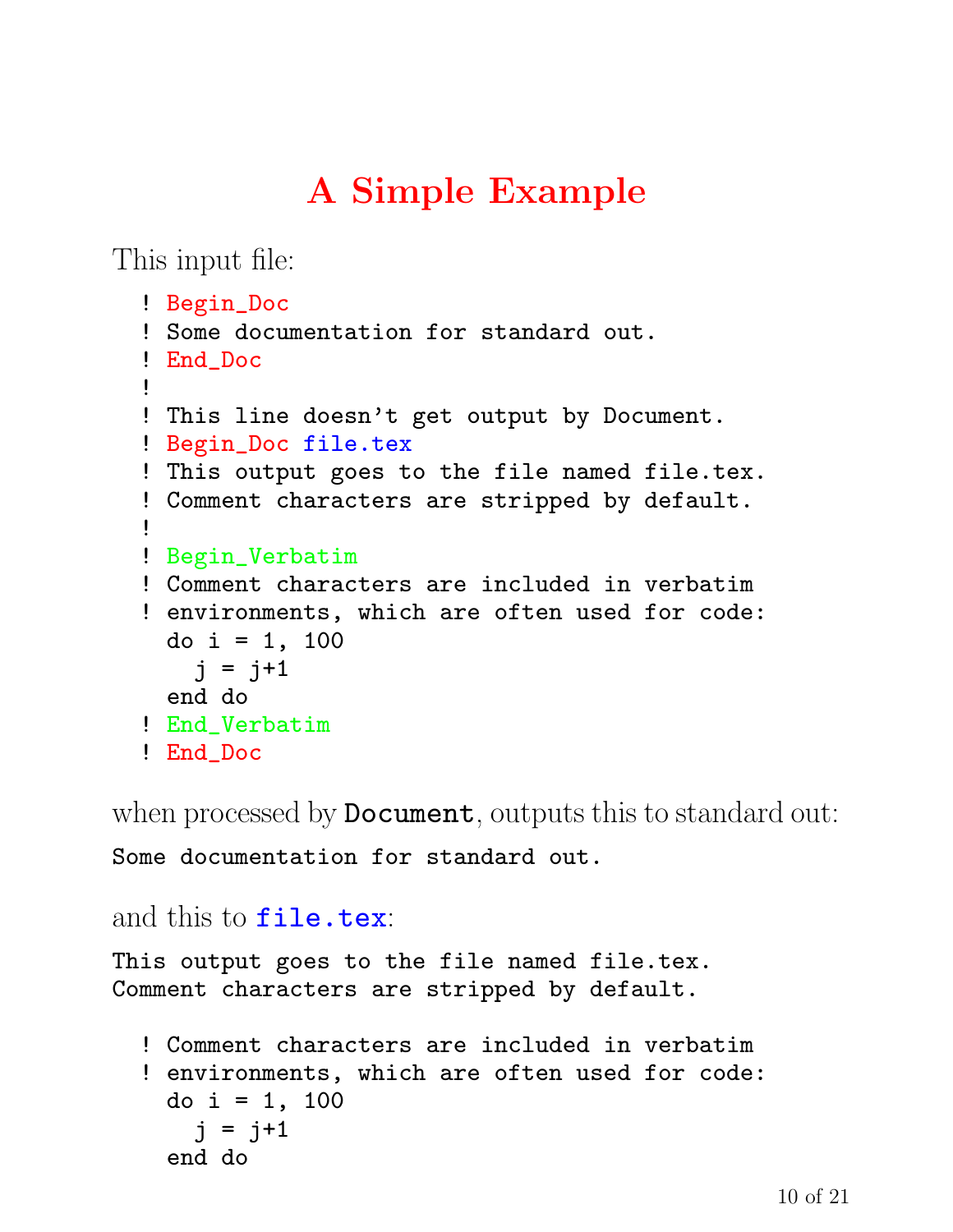## Other Document Features

If your formatting language supports it, you can modify input order:

```
! Begin_Doc main.tex
! % Note that the order of files a.tex
! % and b.tex has been switched.
! \infty! \in \{a\}! End_Doc
!
! Begin_Doc a.tex
! This line is in file a.tex.
! End_Doc
!
! Begin_Doc b.tex
! This line is in file b.tex.
! End_Doc
!
! Begin_Doc a.tex
! This line is appended to file a.tex.
! End_Doc
```
Document also has a self-document (or self-test) option:

```
! Begin_Self_Documentation (or Begin_Self_Test)
! % my file1 file2
! % f90 file.f90
! % Document file.f90
! End_Self_Documentation (or End_Self_Test)
```
which executes commands included in the file itself.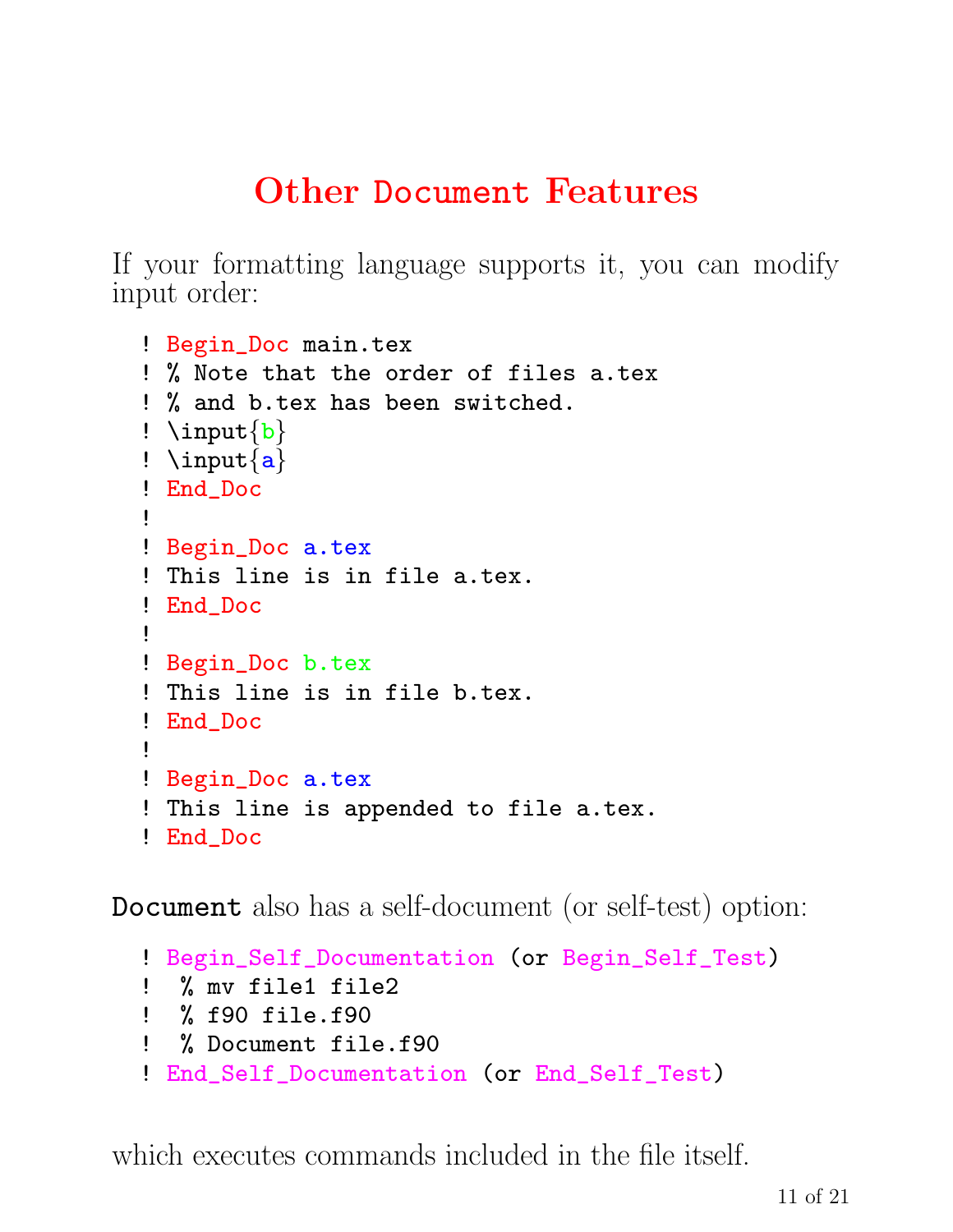# Cæsar Documentation

Making use of the capabilities of **Document**, LAT<sub>E</sub>X and <sup>L</sup>ATEX2HTML, the Cæsar Code documentation has these features:

- Hardcopy and HTML versions from a single source, which is collocated with the source code
- Multiple output files and source languages (f90, gm4)
- Graphics, equations, code listings easily included
- Automatic table of contents (hyperlinked in HTML)
- Semi-automatic indexing (hyperlinked in HTML)
- Items included in only LAT<sub>EX</sub> or HTML version
- Automatic navigation tools for HTML (Next, Up, Previous, Contents, and Index links on every page)
- Hyper references (e.g. "see Section 3.2" becomes a link)
- External HTML links (e.g. to related presentations, papers, packages or projects)
- Level 6 Documentation User's Manual, Code Manual, Methods Discussion and Code Listing in Hardcopy and Hyperlinked HTML via Literate Programming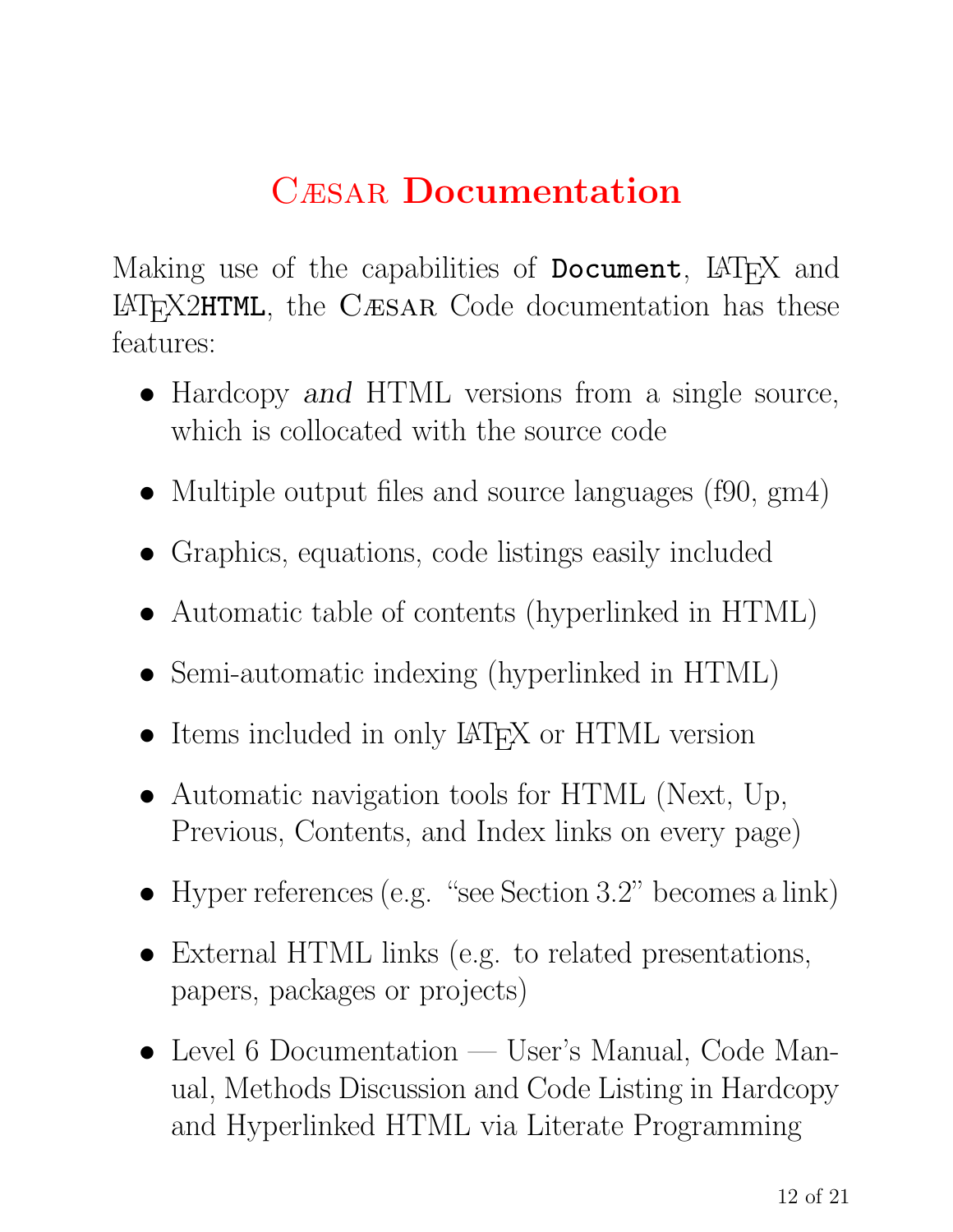## Unit Testing / Levelized Design

#### Basic Idea of Unit Testing:

Each component is tested in isolation  $-$  only components that have been previously tested may be included.

#### Basic Idea of Levelized Design:

Each component depends only on components that are at a lower level – no feedback or circular designs.



Why is a Levelized Design desirable?

- Necessary for incremental compilation in F90 if dependency is via "use association"
- Makes Unit Testing possible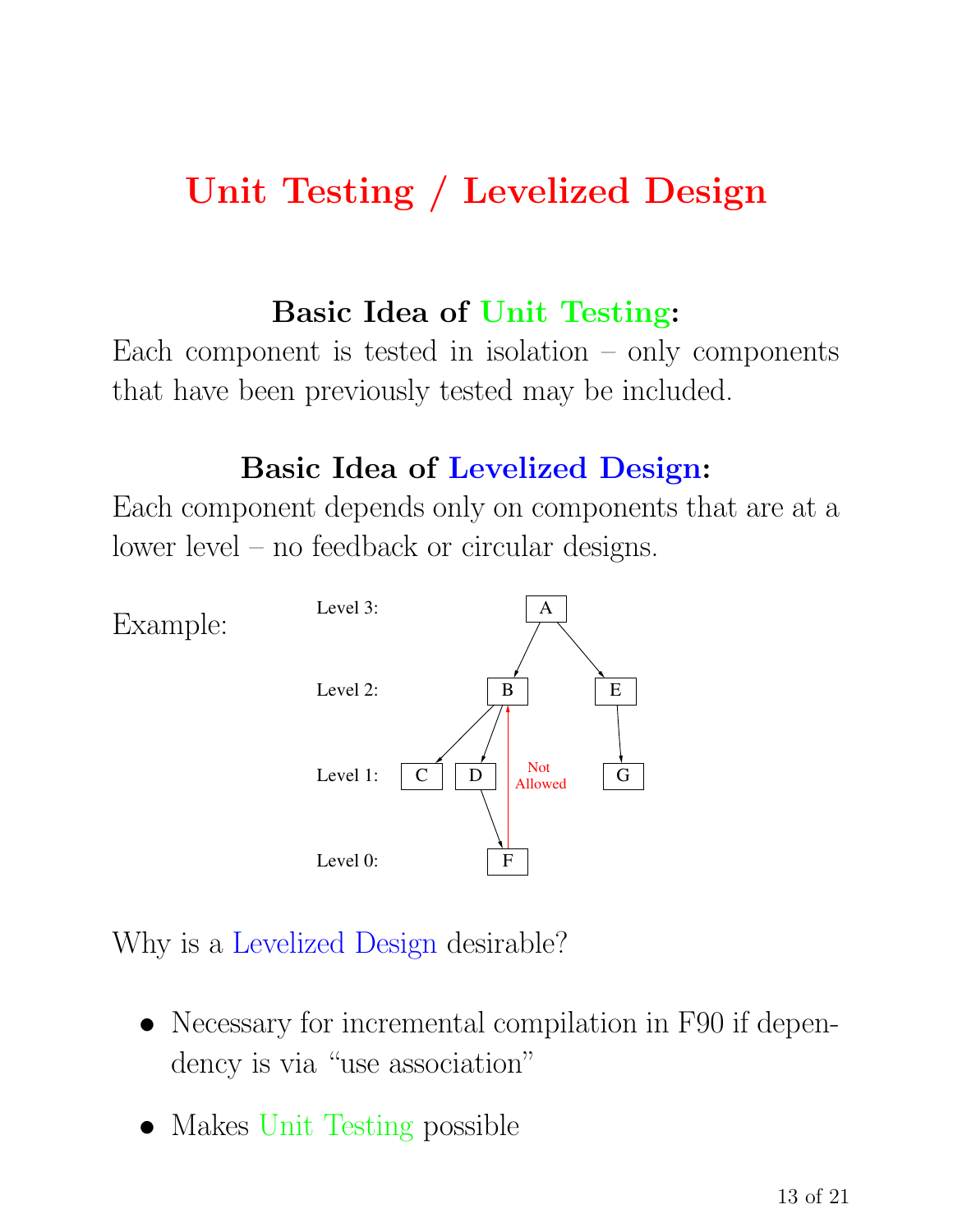## Preliminary Levelized Design for CÆSAR

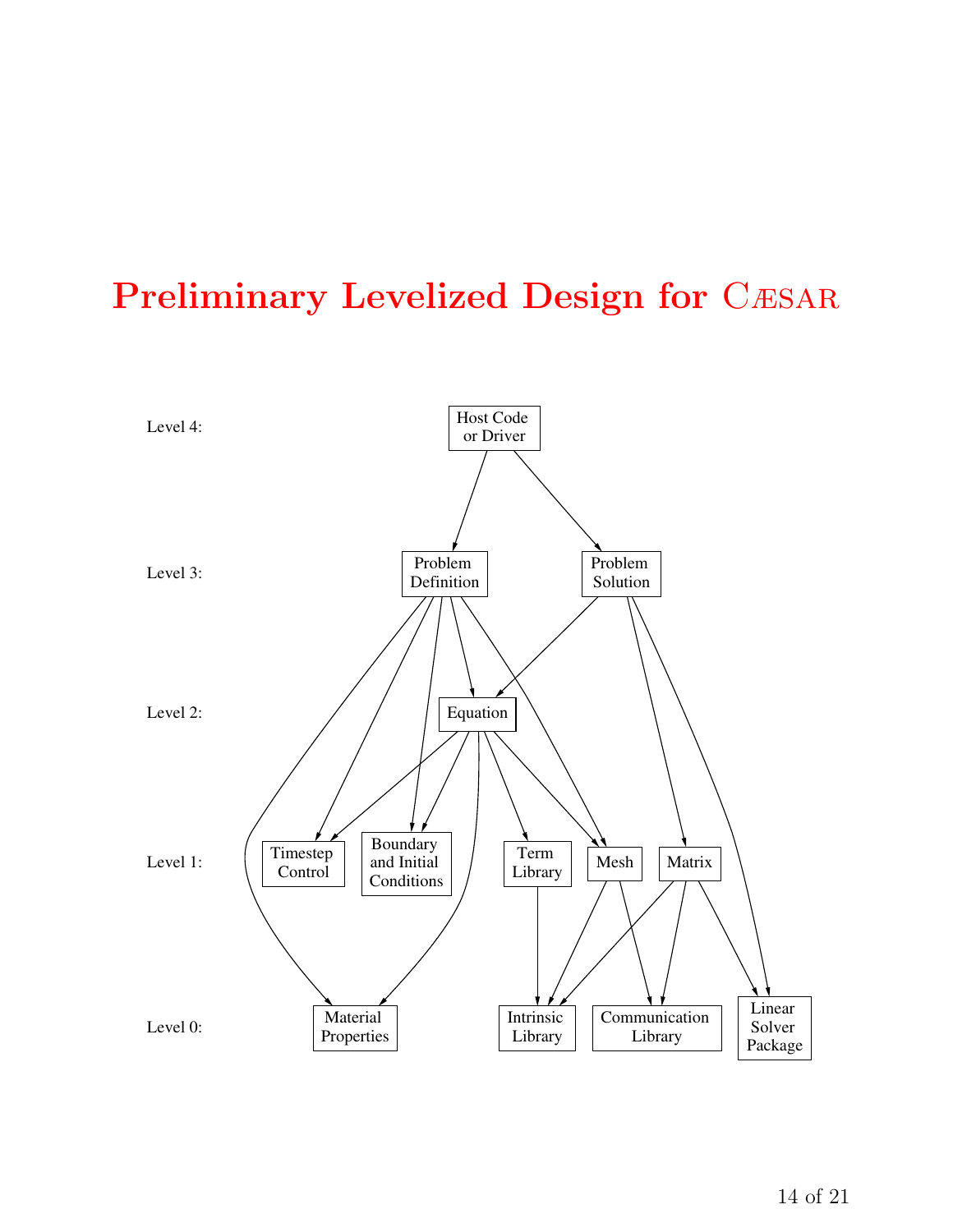## Unit Testing Implementation

- Every component contains its own specific driver routine for unit testing.
- All CÆSAR files are filtered through the  $gm4$  macro preprocessor.
- Unless the UNITTEST flag is set, the Unit Test driver routine is filtered out.

Example:

```
module Template_Class
  ! Module data and routines.
end module Template_Class
ifdef([UNITTEST],[
program Unittest
  ! Testing code.
end
])
```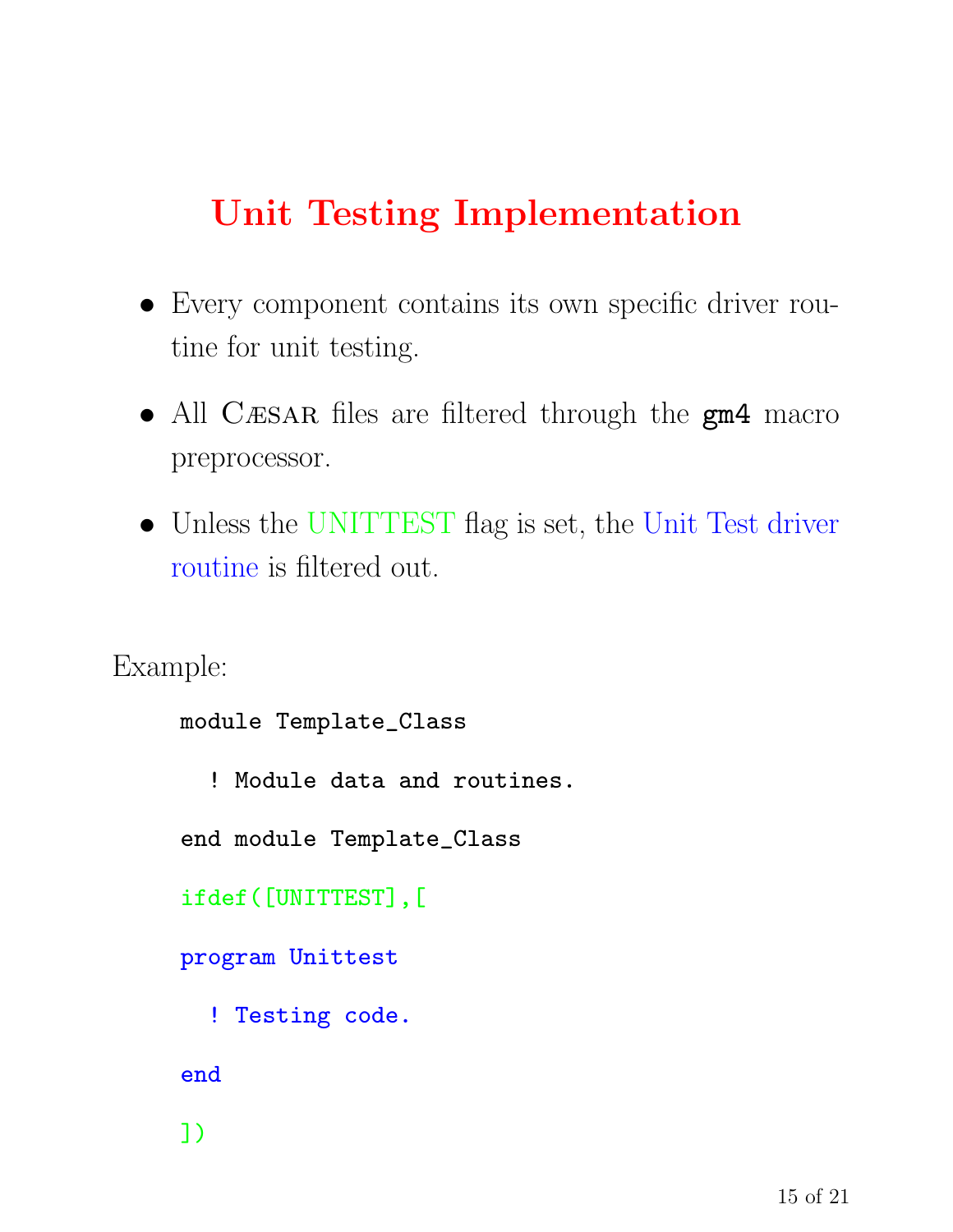## Unit Testing Implementation (cont)

- Each component to be unit tested must be compiled and linked with a unique subset of Cæsar.
- The make utility is not well suited to this task.
- CÆSAR uses Document to extract and run a unit test script imbedded in each component.

#### Example:

```
! To test this module,
!
! Begin_Self_Test
! % echo "Preprocessing unit test on Template..."
! % m4 -P -I../include ../constants/numbers.F90 > unittest.f90
! % m4 -P -I../include ../constants/flags.F90 >> unittest.f90
! % m4 -P -I../include ../debug/verify.F90 >> unittest.f90
! % m4 -P -I../include logical.F90 >> unittest.f90
! % m4 -P -DUNITTEST -I../include template.F90 >> unittest.f90
! % echo "Compiling unit test on Template..."
! % f90 unittest.f90 -w -o unittest
! % echo "Running unit test on Template..."
! % unittest > battery/template.test.new 2>&1
   % rm -f unittest*
! % echo "Diffing Template results with saved version..."
   ! % diffnewold battery/template.test.new battery/template.test
! End_Self_Test
```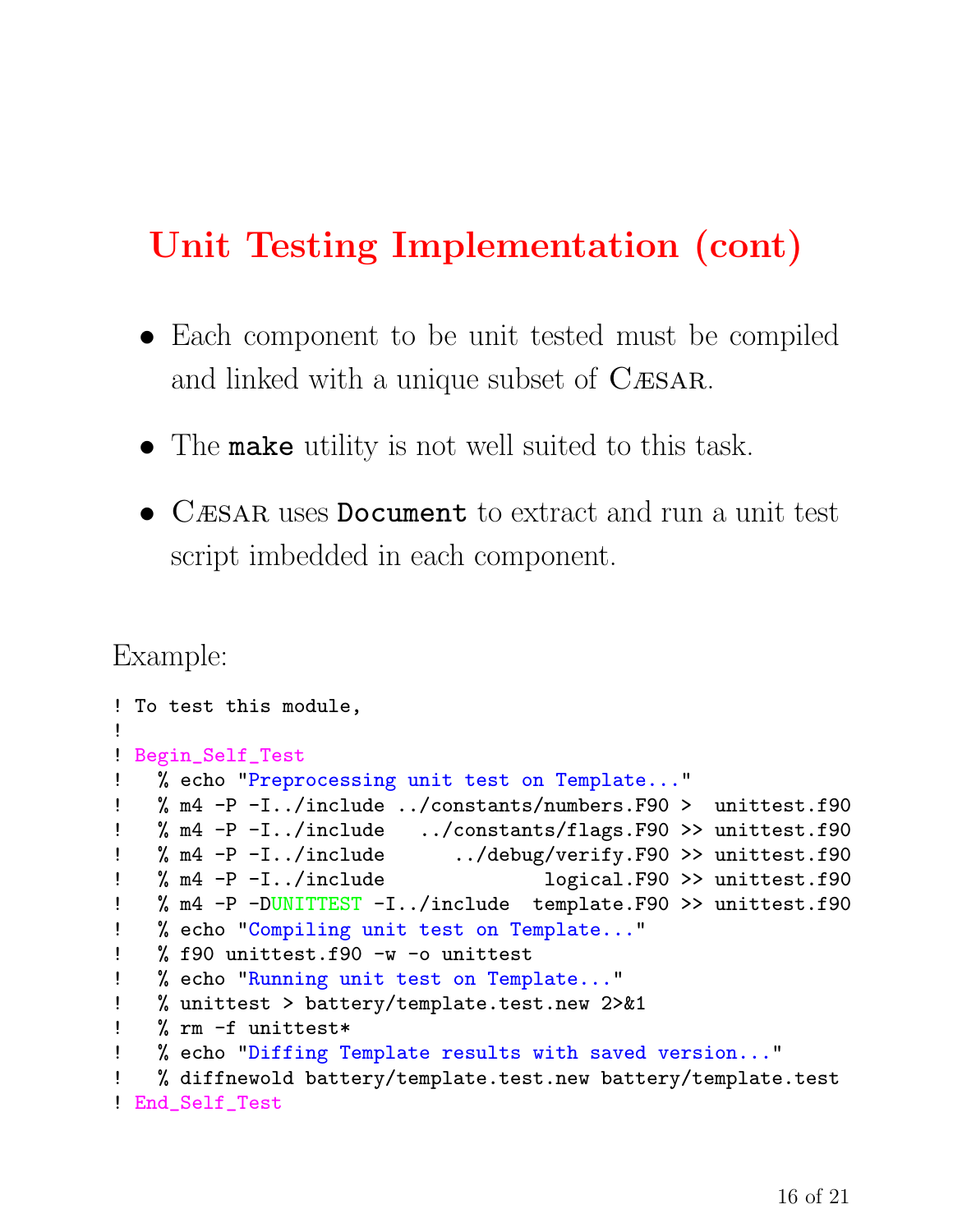# Design By Contract / Verification

#### Basic Idea of Verification:

Statements that verify that specified conditions are true are conditionally compiled into the code, allowing error checking that can be turned off completely for fast execution.

### Basic Idea of Design by Contract:

Routines satisfy a contract when they are called – input requirements are verified upon entry and output guarantees are verified prior to exit.

These are very simple, but very powerful ideas. Unfortunately, the main proponents of these ideas (Eiffel and  $C++$ ) use bad nomenclature.

Here's a translation table, so you'll recognize these ideas in other venues:

| Eiffel or $C++$ | English                   |
|-----------------|---------------------------|
| assert          | verify                    |
| precondition    | requirement               |
| postcondition   | guarantee                 |
| class invariant | valid state               |
| require         | verify (on routine entry) |
| ensure          | verify (on routine exit)  |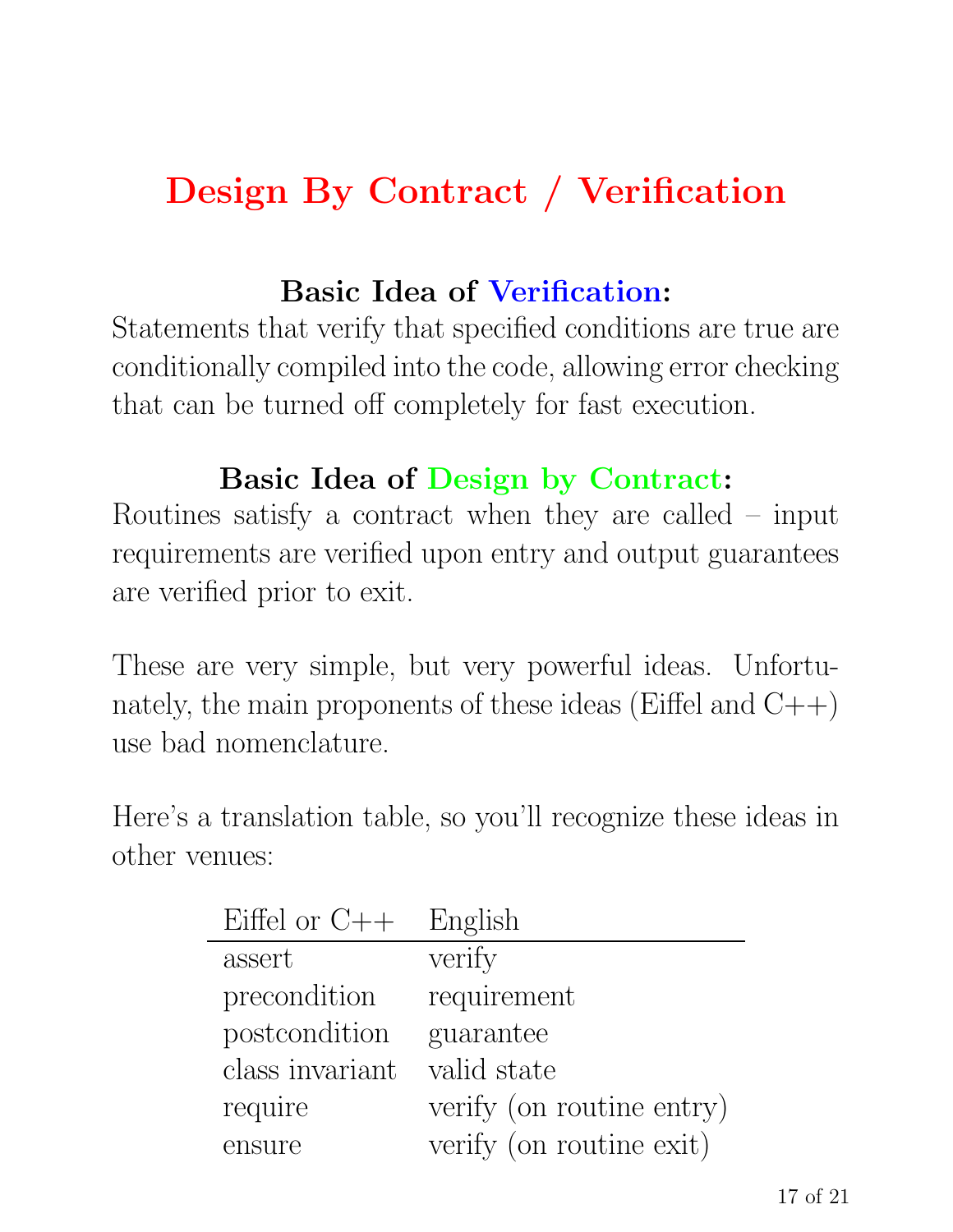# Verification Implementation

Verification is implemented via **gm4** macros.

Command syntax is:

```
VERIFY(<logical expression>, <activation level>)
where
```
 $\lambda$ logical expression> is the test to be satisfied.

 $\epsilon$  activation level> is the value of the  $\epsilon$  wariable **DEBUG\_LEVEL** which is necessary to activate the verification.

For example, if a file named **example. F90** contains:

```
VERIFY(i < 1, 1) \leftarrow on line 46
VERIFY(Valid_State(matrix), 5) \leftarrow on line 92
```
and it is processed by  $gm4$  -DDEBUG\_LEVEL=3, then:

```
if (\text{.not.}(i < 1)) &
  call Verify_Out ("i < 1", &
  "example.F90", 46, .true.)
! if (.not.(Valid_State(matrix))) &
! call Verify_Out ("Valid_State(matrix)", &
! "example.F90", 92, .true.)
```
Aside: Valid State is an F90 logical function which is defined for every variable type and dispatched polymorphically (both at compile time and dynamically).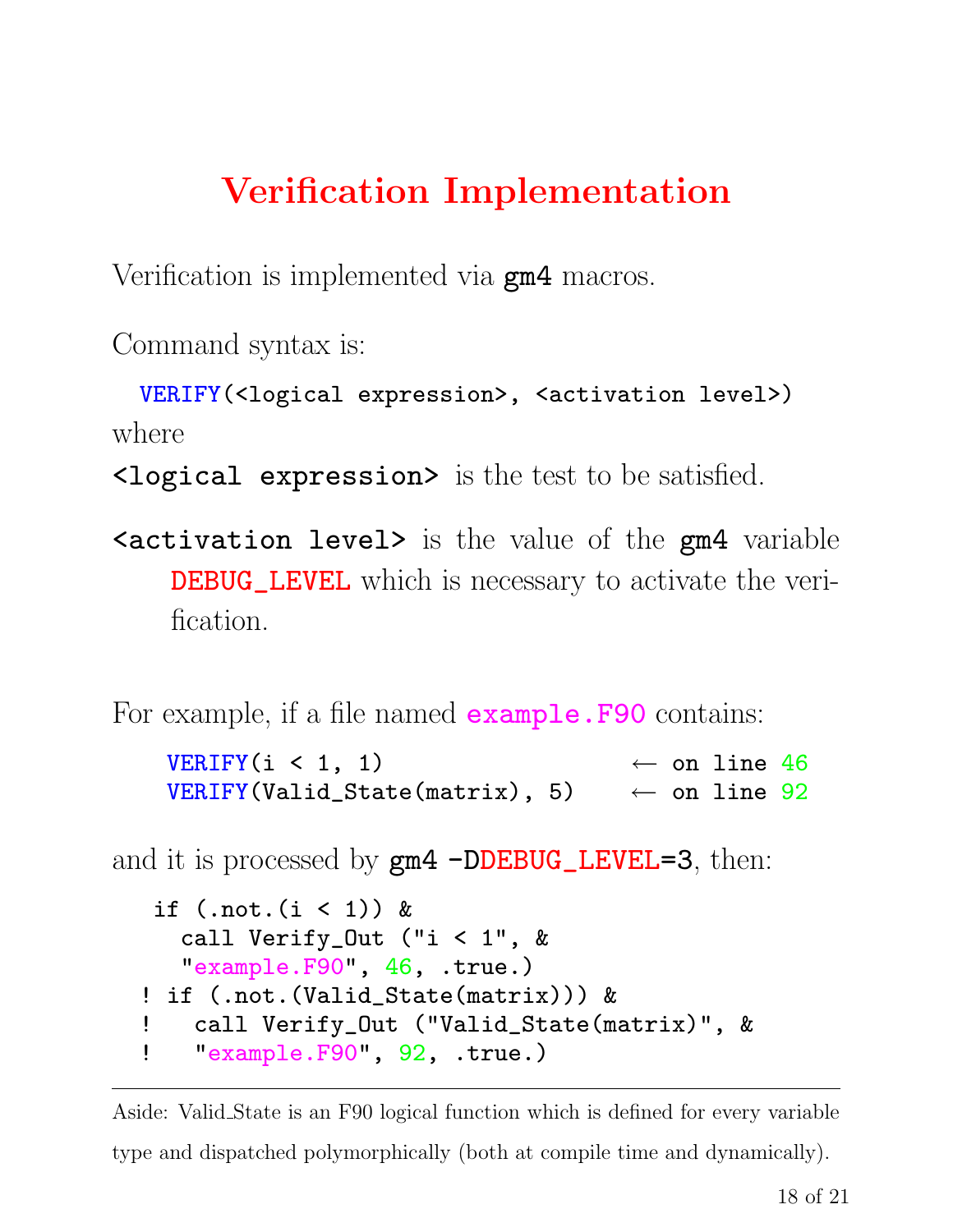## Verification Implementation (cont)

If the Verify\_Out routine is called, it prints

Verification failed: i < 1, file example.F90, line 46. and terminates the program.

A similar gm4 macro is called WARN\_IF. It is controlled by the WARNING\_LEVEL gm4 variable. In contrast to the VERIFY macro, WARN\_IF prints

Warning - test failed:  $i < 1$ , file example. F90, line 46. and continues execution.

Note that this implementation of the verification idea allows for extreme error checking if the tests are compiled in and unfettered execution speed if they are commented out.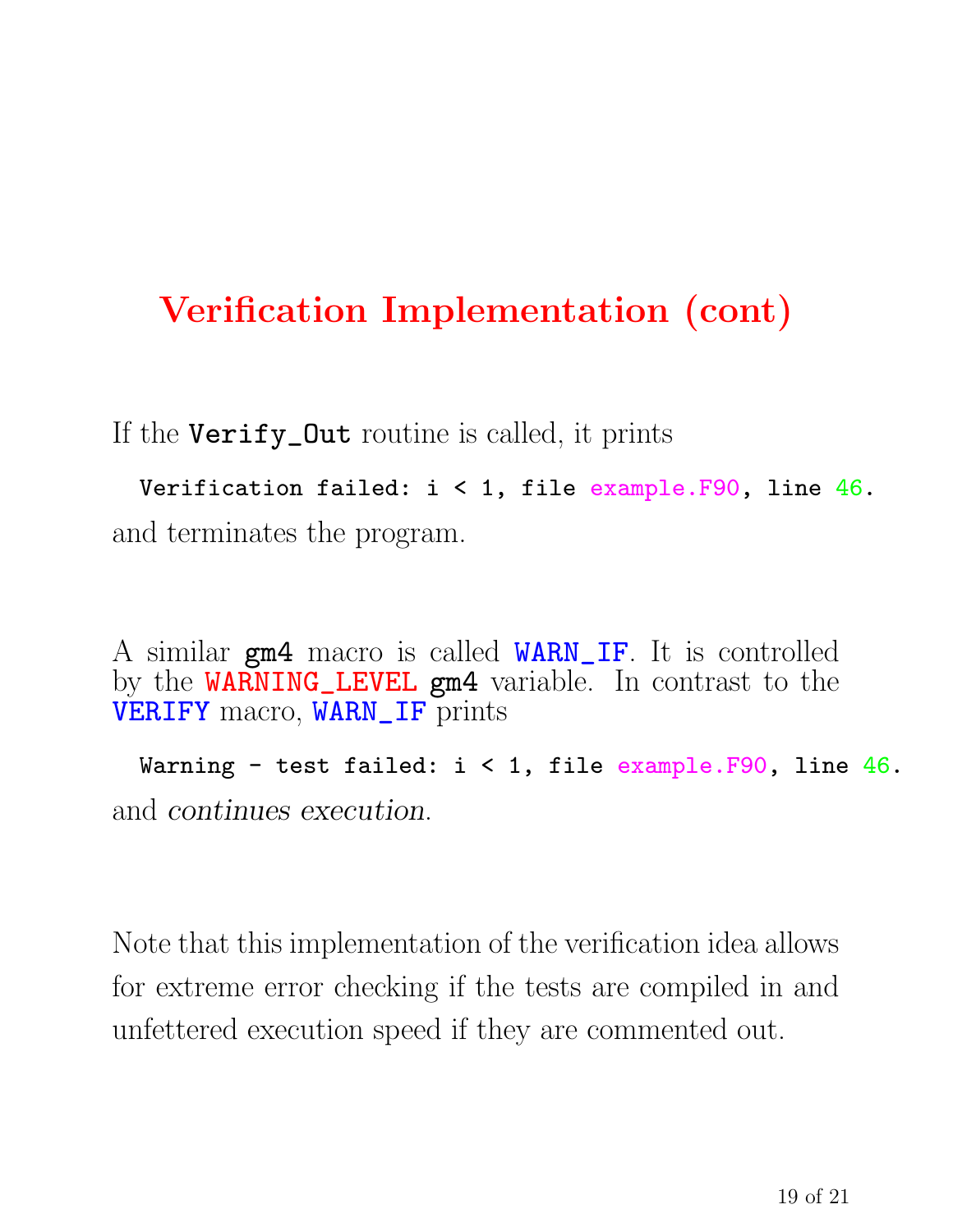## Design By Contract Implementation

Design by Contract does nothing more than specify where and what to verify. For example:

```
subroutine Quadratic_Roots (a, b, c, root1, root2)
  ! Input variables.
  type (real), int (in): a, b, c \qquad ! Equation coefficients.
  ! Output variables.
  type(real), intent(out) :: root1, root2 ! Roots of the equation.
  ! Internal variable.
  type(real) :: determ \qquad ! Determinant of the equation.
  ! Verify requirements.
  VERIFY(Valid_State(a),1) ! The equation coefficients can
  VERIFY(Valid_State(b),1) ! take on any real value, but
  VERIFY(Valid\_State(c),1) ! we can check for NaNs & Infs.
  ! Calculate roots.
  determin = b**2 - 4.d0*a*cVERIFY(determ>=0.d0,1)
  determ = sqrt(determ)
  root1 = (-b + \text{determin})/(2.*a)root2 = (-b - determ)/(2.*a)! Verify guarantees.
  VERIFY(Valid_State(root1),1) ! The roots can take on any real
  VERIFY(Valid_State(root2),1) ! value, so only test Valid_State.
  return
end subroutine Quadratic_Roots
```
Aside: type(real) is a gm4 macro for the F90 intrinsic real type.